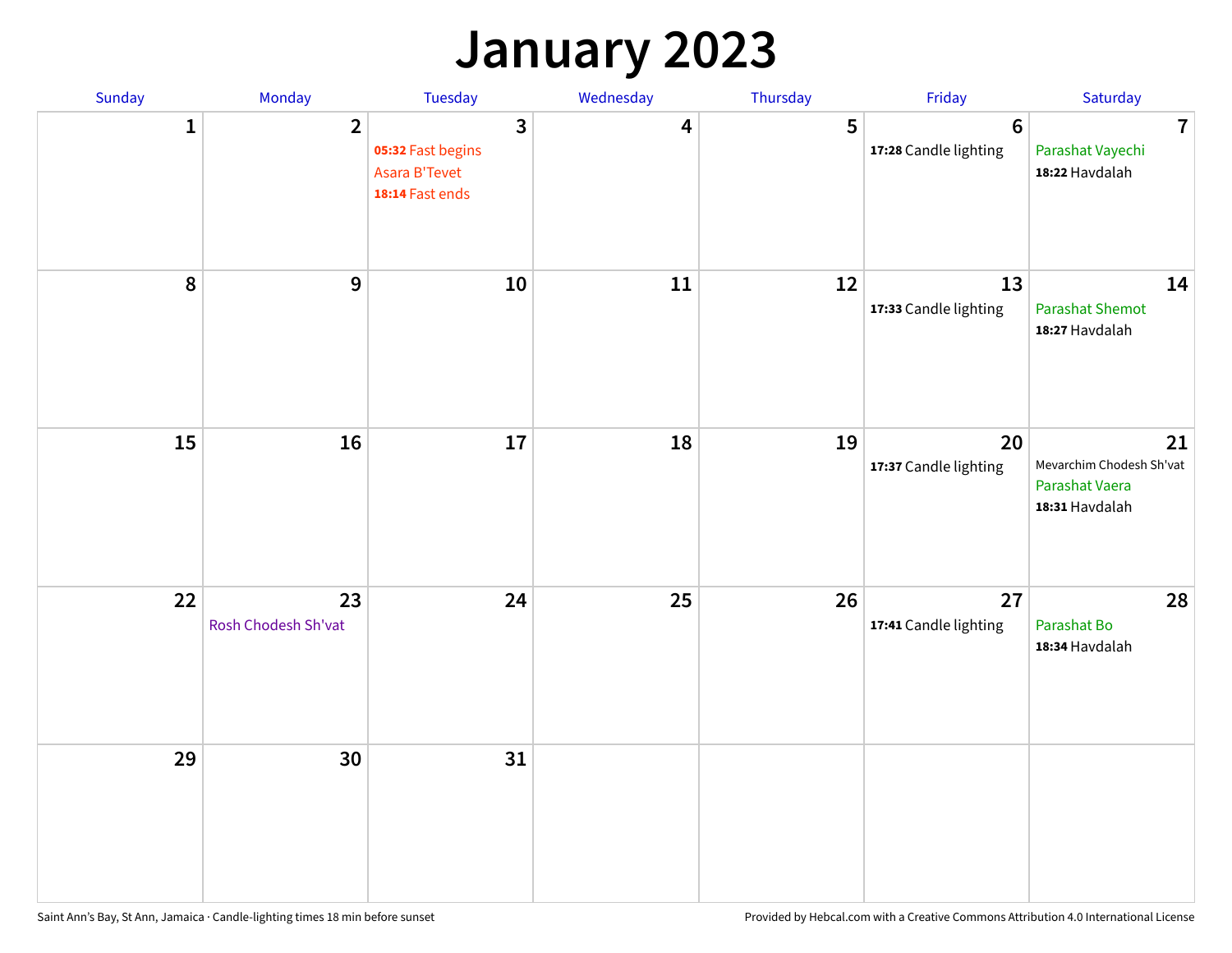# **February 2023**

| Sunday | Monday                        | Tuesday                 | Wednesday               | Thursday         | Friday                                  | Saturday                                                                                               |
|--------|-------------------------------|-------------------------|-------------------------|------------------|-----------------------------------------|--------------------------------------------------------------------------------------------------------|
|        |                               |                         | 1                       | $\overline{2}$   | $\overline{3}$<br>17:45 Candle lighting | $\overline{\mathbf{4}}$<br><b>Shabbat Shirah</b><br>Parashat Beshalach<br>18:38 Havdalah               |
| 5      | $6\phantom{1}6$<br>Tu BiShvat | $\overline{7}$          | ${\bf 8}$               | $\boldsymbol{9}$ | 10<br>17:49 Candle lighting             | 11<br>Parashat Yitro<br>18:41 Havdalah                                                                 |
| 12     | 13                            | 14                      | 15                      | 16               | 17<br>17:52 Candle lighting             | 18<br><b>Shabbat Shekalim</b><br>Mevarchim Chodesh Adar<br><b>Parashat Mishpatim</b><br>18:44 Havdalah |
| 19     | 20                            | 21<br>Rosh Chodesh Adar | 22<br>Rosh Chodesh Adar | 23               | 24<br>17:55 Candle lighting             | 25<br>Parashat Terumah<br>18:46 Havdalah                                                               |
| 26     | 27                            | 28                      |                         |                  |                                         |                                                                                                        |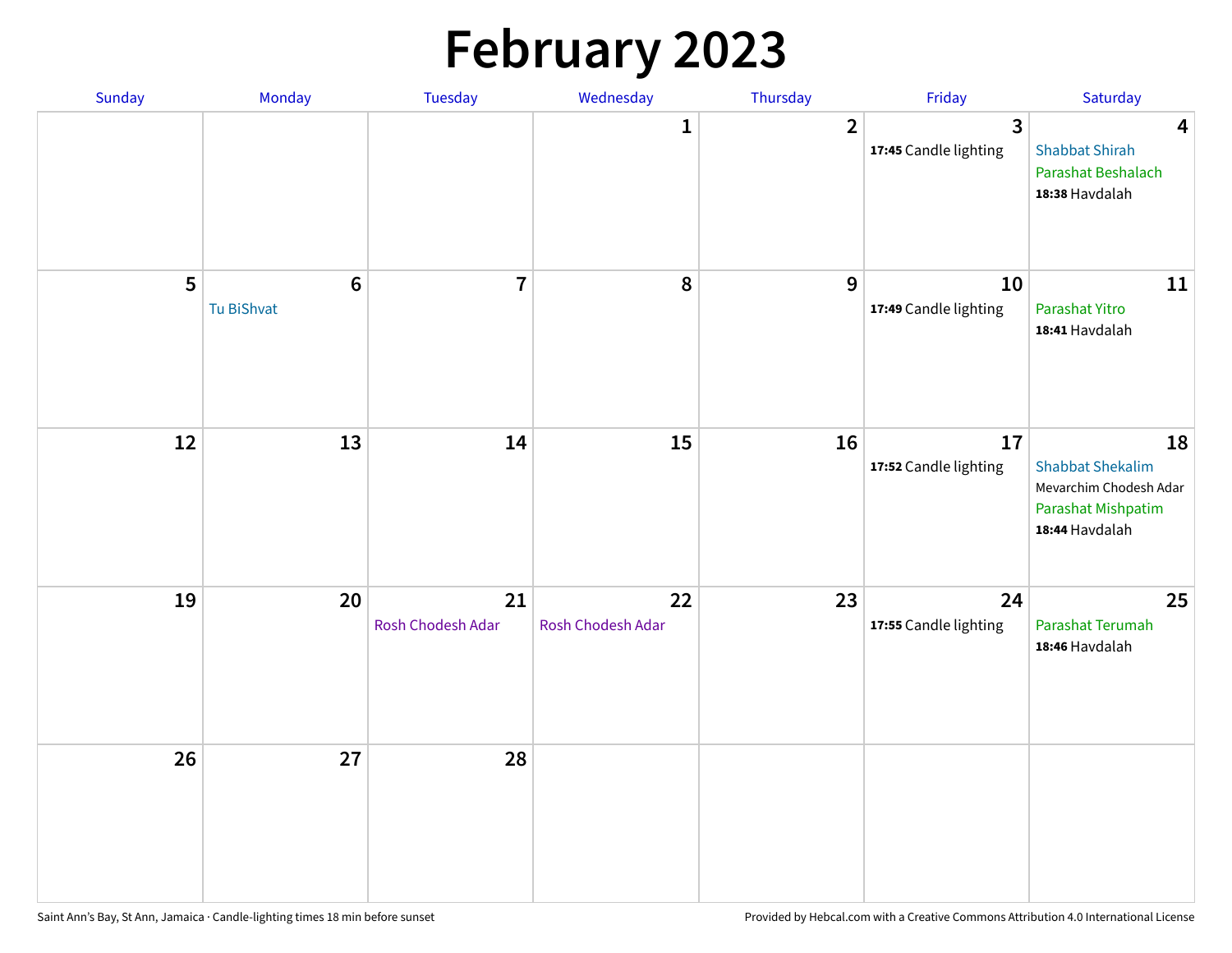### **March 2023**

| Sunday | Monday                                                                                                | Tuesday                 | Wednesday                 | Thursday                        | Friday                      | Saturday                                                                                                 |
|--------|-------------------------------------------------------------------------------------------------------|-------------------------|---------------------------|---------------------------------|-----------------------------|----------------------------------------------------------------------------------------------------------|
|        |                                                                                                       |                         | 1                         | $\overline{2}$                  | 3<br>17:57 Candle lighting  | 4<br><b>Shabbat Zachor</b><br>Parashat Tetzaveh<br>18:48 Havdalah                                        |
| 5      | $6\phantom{1}6$<br>05:20 Fast begins<br><b>Ta'anit Esther</b><br>18:43 Fast ends<br><b>Erev Purim</b> | $\overline{7}$<br>Purim | 8<br><b>Shushan Purim</b> | 9                               | 10<br>17:59 Candle lighting | 11<br><b>Shabbat Parah</b><br>Parashat Ki Tisa<br>18:50 Havdalah                                         |
| 12     | 13                                                                                                    | 14                      | 15                        | 16                              | 17<br>18:01 Candle lighting | 18<br><b>Shabbat HaChodesh</b><br>Mevarchim Chodesh Nisan<br>Parashat Vayakhel-Pekudei<br>18:52 Havdalah |
| 19     | 20                                                                                                    | 21                      | 22                        | 23<br><b>Rosh Chodesh Nisan</b> | 24<br>18:02 Candle lighting | 25<br>Parashat Vayikra<br>18:53 Havdalah                                                                 |
| 26     | 27                                                                                                    | 28                      | 29                        | 30                              | 31<br>18:04 Candle lighting |                                                                                                          |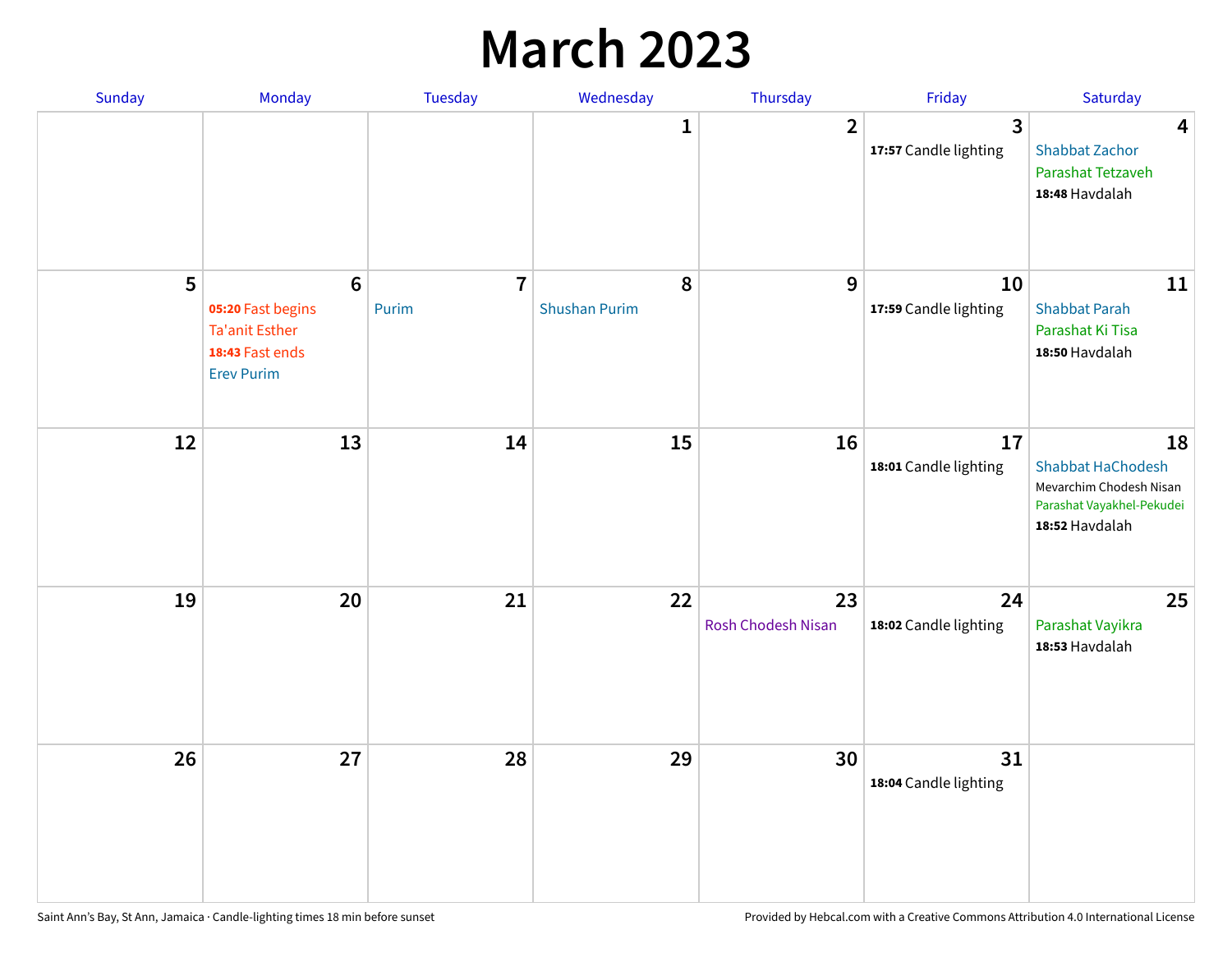# **April 2023**

| Sunday           | Monday          | <b>Tuesday</b>                            | Wednesday                                                                                   | Thursday                             | Friday                                            | Saturday                                                                              |
|------------------|-----------------|-------------------------------------------|---------------------------------------------------------------------------------------------|--------------------------------------|---------------------------------------------------|---------------------------------------------------------------------------------------|
|                  |                 |                                           |                                                                                             |                                      |                                                   | 1<br><b>Shabbat HaGadol</b><br>Yom HaAliyah<br><b>Parashat Tzav</b><br>18:55 Havdalah |
| $\overline{2}$   | 3               | $\overline{4}$                            | 5                                                                                           | $6\phantom{1}6$                      | $\overline{7}$                                    | 8                                                                                     |
|                  |                 |                                           | 04:55 Fast begins<br><b>Ta'anit Bechorot</b><br><b>Erev Pesach</b><br>18:05 Candle lighting | Pesach I<br>18:56 Candle lighting    | <b>Pesach II</b><br>18:05 Candle lighting         | Pesach III (CH"M)<br>18:57 Havdalah                                                   |
| 9                | 10              | 11                                        | 12                                                                                          | 13                                   | 14                                                | 15                                                                                    |
| Pesach IV (CH"M) | Pesach V (CH"M) | Pesach VI (CH"M)<br>18:06 Candle lighting | <b>Pesach VII</b><br>18:58 Candle lighting                                                  | <b>Pesach VIII</b><br>18:58 Havdalah | 18:07 Candle lighting                             | Mevarchim Chodesh Iyyar<br>Parashat Shmini<br>18:59 Havdalah                          |
| 16               | 17              | 18<br>Yom HaShoah                         | 19                                                                                          | 20                                   | 21<br>Rosh Chodesh Iyyar<br>18:09 Candle lighting | 22<br>Rosh Chodesh Iyyar<br>Parashat Tazria-Metzora<br>19:01 Havdalah                 |
| 23               | 24              | 25<br>Yom HaZikaron                       | 26<br>Yom HaAtzma'ut                                                                        | 27                                   | 28<br>18:11 Candle lighting                       | 29<br>Parashat Achrei Mot-Kedoshim<br>19:04 Havdalah                                  |
| 30               |                 |                                           |                                                                                             |                                      |                                                   |                                                                                       |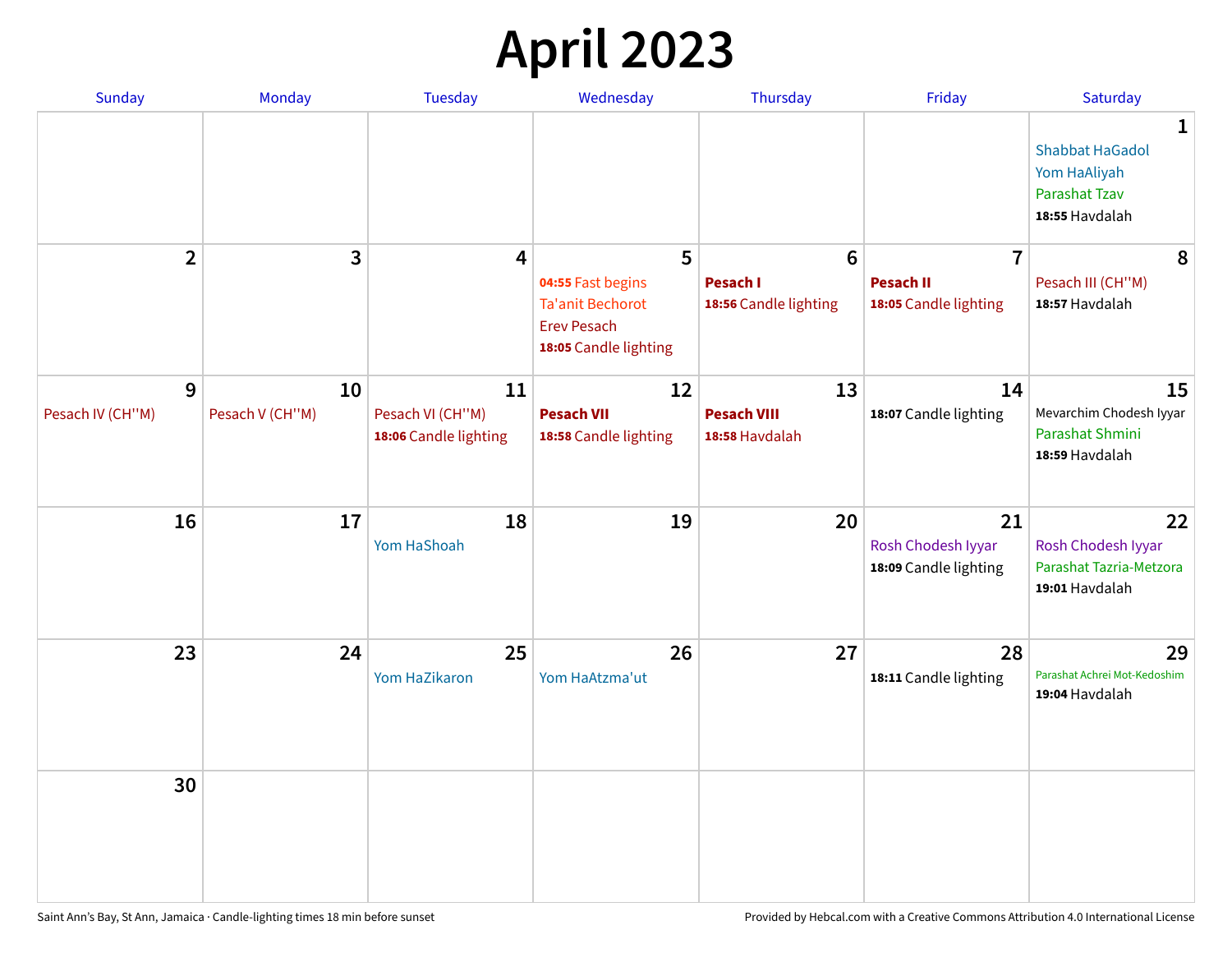#### **May 2023**

| Sunday                   | Monday       | Tuesday                 | Wednesday | Thursday                                           | Friday                                            | Saturday                                                             |
|--------------------------|--------------|-------------------------|-----------|----------------------------------------------------|---------------------------------------------------|----------------------------------------------------------------------|
|                          | $\mathbf{1}$ | $\overline{\mathbf{2}}$ | 3         | $\overline{\mathbf{4}}$                            | 5<br><b>Pesach Sheni</b><br>18:13 Candle lighting | $\boldsymbol{6}$<br><b>Parashat Emor</b><br>19:06 Havdalah           |
| $\overline{7}$           | $\pmb{8}$    | 9<br>Lag BaOmer         | 10        | 11                                                 | 12<br>18:16 Candle lighting                       | 13<br>Parashat Behar-Bechukotai<br>19:09 Havdalah                    |
| 14                       | 15           | 16                      | 17        | 18                                                 | 19<br>Yom Yerushalayim<br>18:18 Candle lighting   | 20<br>Mevarchim Chodesh Sivan<br>Parashat Bamidbar<br>19:12 Havdalah |
| 21<br>Rosh Chodesh Sivan | 22           | 23                      | 24        | 25<br><b>Erev Shavuot</b><br>18:21 Candle lighting | 26<br><b>Shavuot I</b><br>18:21 Candle lighting   | 27<br><b>Shavuot II</b><br>19:15 Havdalah                            |
| 28                       | 29           | 30                      | 31        |                                                    |                                                   |                                                                      |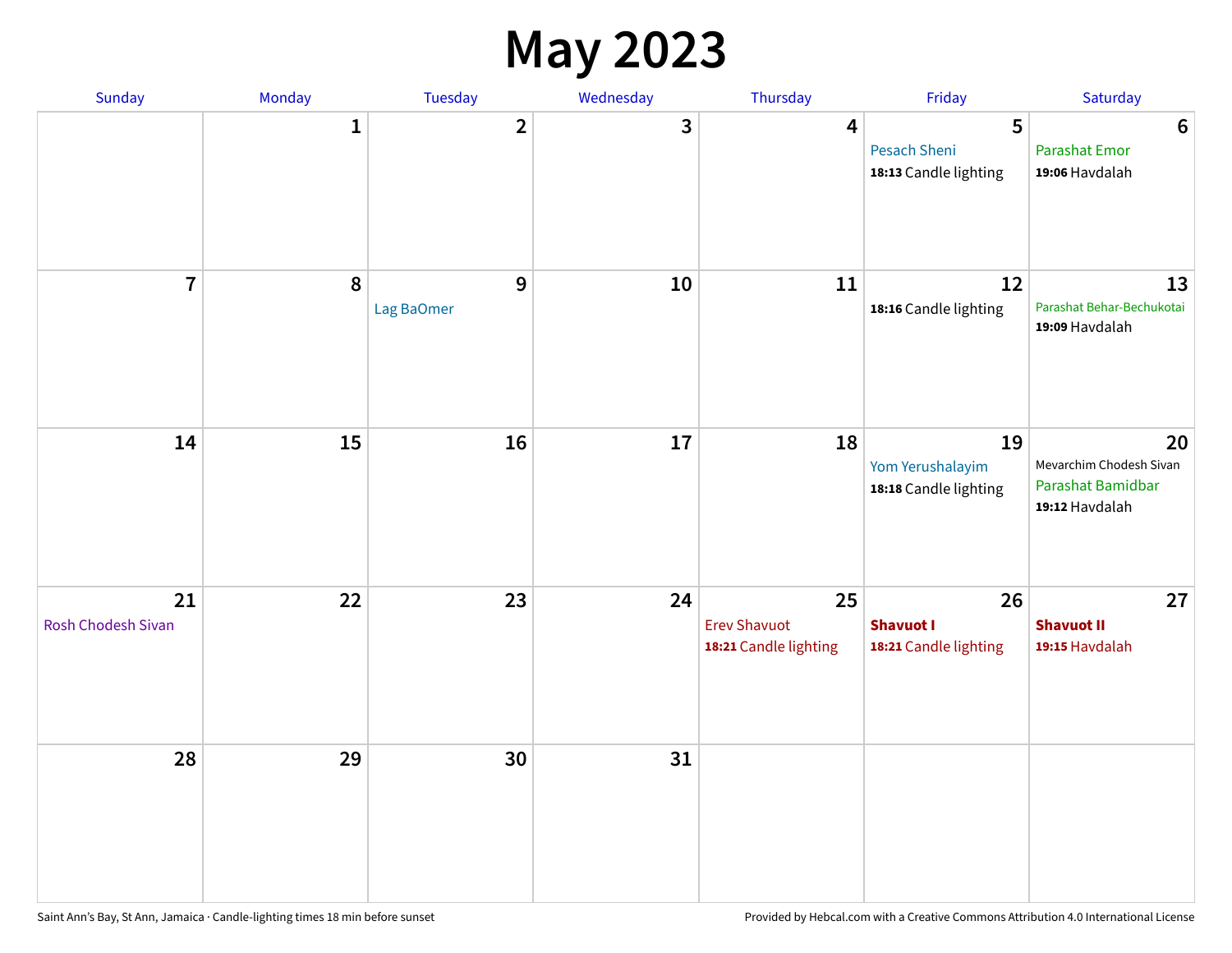#### **June 2023**

| Sunday                  | Monday                   | Tuesday                         | Wednesday      | Thursday     | Friday                                  | Saturday                                                            |
|-------------------------|--------------------------|---------------------------------|----------------|--------------|-----------------------------------------|---------------------------------------------------------------------|
|                         |                          |                                 |                | $\mathbf{1}$ | $\overline{2}$<br>18:24 Candle lighting | $\overline{3}$<br>Parashat Nasso<br>19:18 Havdalah                  |
| $\overline{\mathbf{4}}$ | 5                        | $\bf 6$                         | $\overline{7}$ | 8            | 9<br>18:26 Candle lighting              | 10<br>Parashat Beha'alotcha<br>19:21 Havdalah                       |
| $11\,$                  | 12                       | 13                              | 14             | 15           | 16<br>18:28 Candle lighting             | 17<br>Mevarchim Chodesh Tamuz<br>Parashat Sh'lach<br>19:23 Havdalah |
| 18                      | 19<br>Rosh Chodesh Tamuz | 20<br><b>Rosh Chodesh Tamuz</b> | 21             | 22           | 23<br>18:30 Candle lighting             | 24<br>Parashat Korach<br>19:25 Havdalah                             |
| 25                      | 26                       | 27                              | 28             | 29           | 30<br>18:31 Candle lighting             |                                                                     |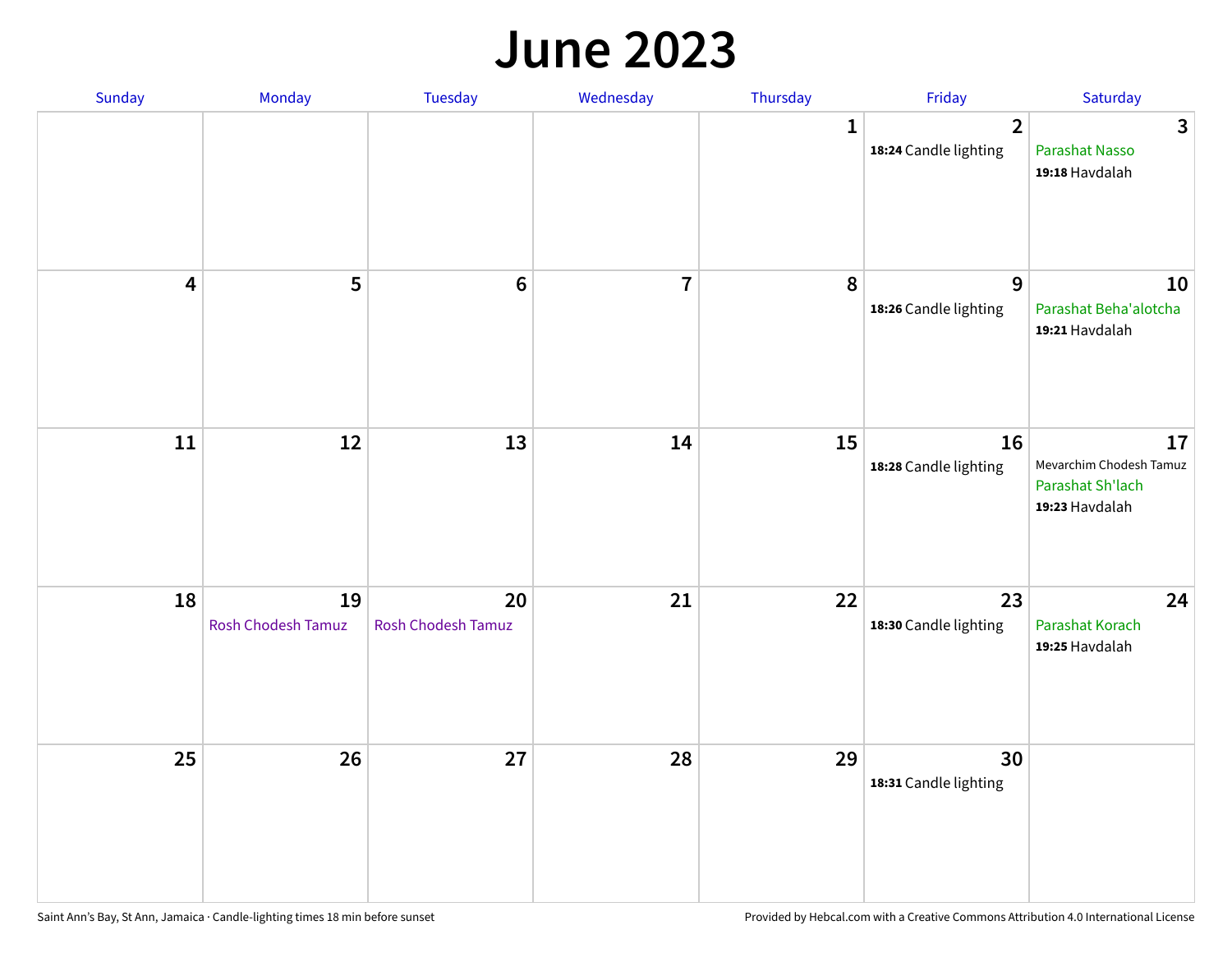# **July 2023**

| Sunday         | Monday       | <b>Tuesday</b>          | Wednesday                                   | Thursday                                                                      | Friday                                  | Saturday                                                              |
|----------------|--------------|-------------------------|---------------------------------------------|-------------------------------------------------------------------------------|-----------------------------------------|-----------------------------------------------------------------------|
|                |              |                         |                                             |                                                                               |                                         | $\mathbf 1$<br>Parashat Chukat-Balak<br>19:25 Havdalah                |
| $\overline{2}$ | $\mathbf{3}$ | $\overline{\mathbf{4}}$ | 5                                           | $6\phantom{1}6$<br>04:25 Fast begins<br><b>Tzom Tammuz</b><br>19:19 Fast ends | $\overline{7}$<br>18:31 Candle lighting | 8<br><b>Parashat Pinchas</b><br>19:25 Havdalah                        |
| 9              | 10           | 11                      | 12                                          | 13                                                                            | 14<br>18:30 Candle lighting             | 15<br>Mevarchim Chodesh Av<br>Parashat Matot-Masei<br>19:24 Havdalah  |
| 16             | 17           | 18                      | 19<br>Rosh Chodesh Av                       | 20                                                                            | 21<br>18:29 Candle lighting             | 22<br><b>Shabbat Chazon</b><br>Parashat Devarim<br>19:22 Havdalah     |
| 23             | 24           | 25                      | 26<br>18:46 Fast begins<br>Erev Tish'a B'Av | 27<br>Tish'a B'Av<br>19:14 Fast ends                                          | 28<br>18:27 Candle lighting             | 29<br><b>Shabbat Nachamu</b><br>Parashat Vaetchanan<br>19:20 Havdalah |
| 30             | 31           |                         |                                             |                                                                               |                                         |                                                                       |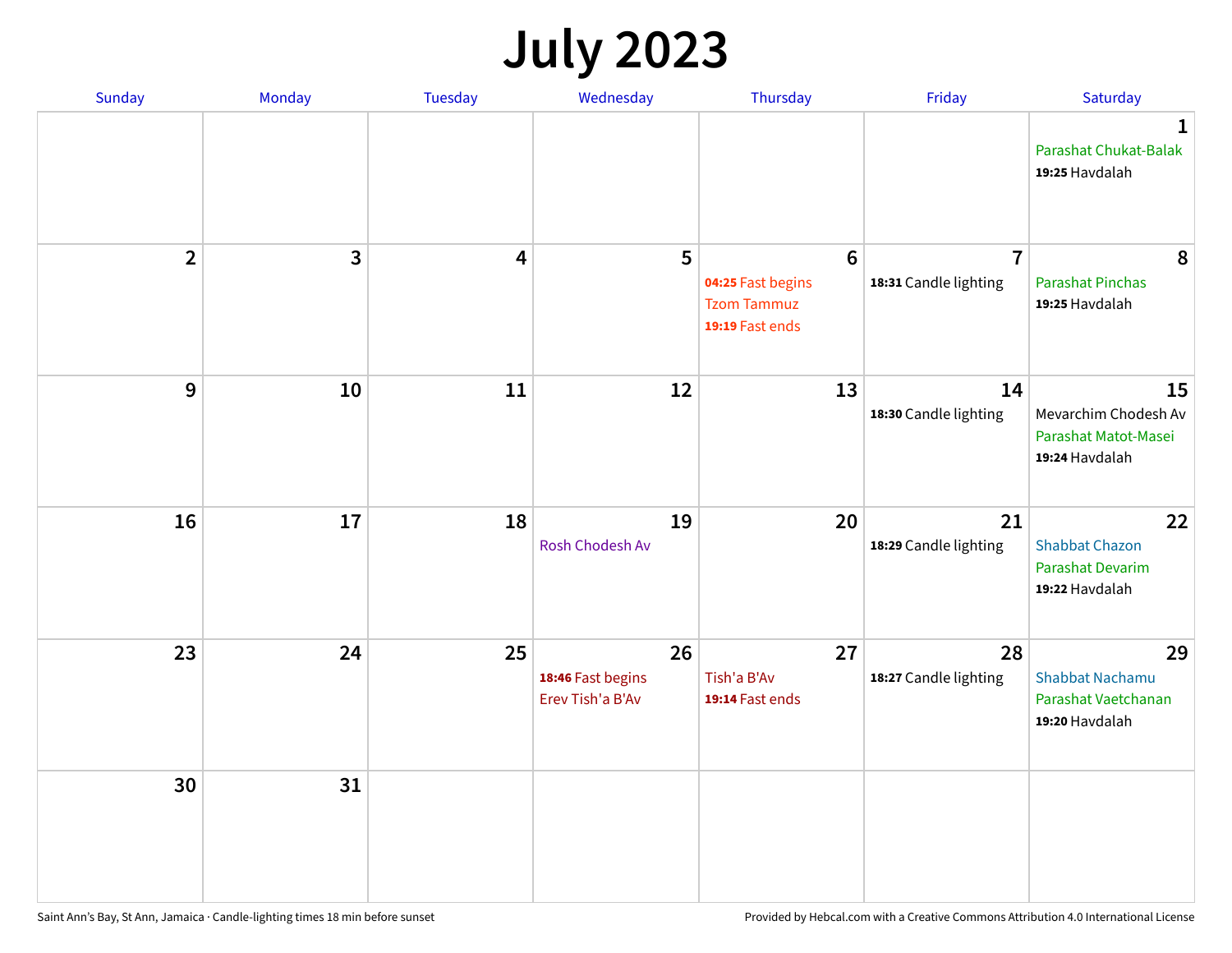# **August 2023**

| Sunday           | Monday         | Tuesday      | Wednesday                 | Thursday                | Friday                                                                     | Saturday                                                         |
|------------------|----------------|--------------|---------------------------|-------------------------|----------------------------------------------------------------------------|------------------------------------------------------------------|
|                  |                | $\mathbf{1}$ | $\overline{2}$<br>Tu B'Av | 3                       | $\overline{\mathbf{4}}$<br>18:24 Candle lighting                           | 5<br><b>Parashat Eikev</b><br>19:16 Havdalah                     |
| $\boldsymbol{6}$ | $\overline{7}$ | 8            | $\mathbf 9$               | 10                      | ${\bf 11}$<br>18:20 Candle lighting                                        | 12<br>Mevarchim Chodesh Elul<br>Parashat Re'eh<br>19:12 Havdalah |
| 13               | 14             | 15           | 16                        | 17<br>Rosh Chodesh Elul | 18<br>Rosh Hashana LaBehemot<br>Rosh Chodesh Elul<br>18:15 Candle lighting | 19<br><b>Parashat Shoftim</b><br>19:07 Havdalah                  |
| 20               | 21             | 22           | 23                        | 24                      | 25<br>18:10 Candle lighting                                                | 26<br>Parashat Ki Teitzei<br>19:01 Havdalah                      |
| 27               | 28             | 29           | 30                        | 31                      |                                                                            |                                                                  |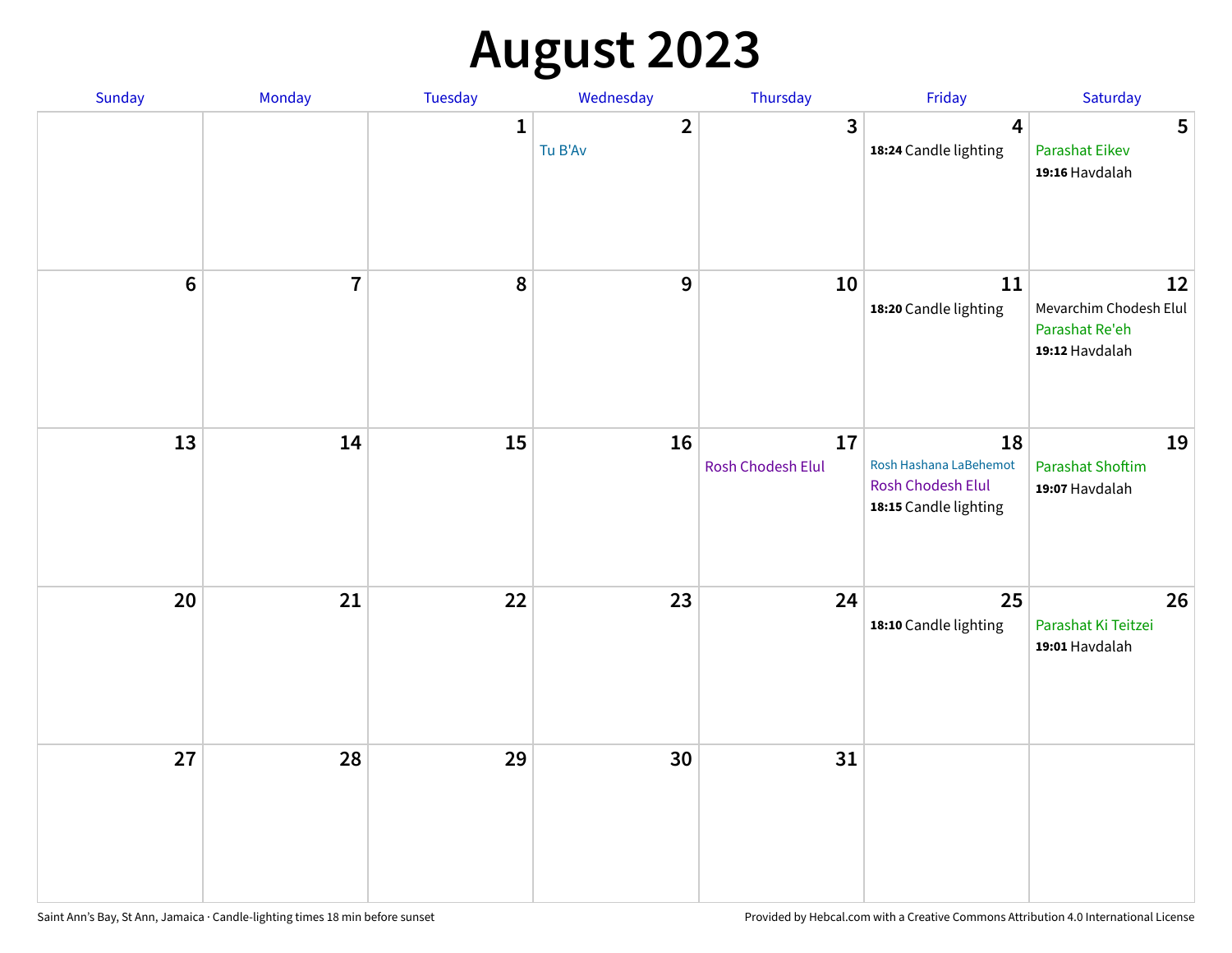# **September 2023**

| Sunday                                                | Monday                                                             | Tuesday | Wednesday      | Thursday       | Friday                                            | Saturday                                                            |
|-------------------------------------------------------|--------------------------------------------------------------------|---------|----------------|----------------|---------------------------------------------------|---------------------------------------------------------------------|
|                                                       |                                                                    |         |                |                | 1<br>18:05 Candle lighting                        | $\overline{2}$<br>Parashat Ki Tavo<br>18:55 Havdalah                |
| 3                                                     | $\overline{\mathbf{4}}$                                            | 5       | $6\phantom{1}$ | $\overline{7}$ | 8<br>17:59 Candle lighting                        | 9<br>Leil Selichot<br>Parashat Nitzavim-Vayeilech<br>18:49 Havdalah |
| 10                                                    | 11                                                                 | 12      | 13             | 14             | 15<br>Erev Rosh Hashana<br>17:53 Candle lighting  | 16<br>Rosh Hashana 5784<br>18:43 Candle lighting                    |
| 17<br><b>Rosh Hashana II</b><br>18:42 Havdalah        | 18<br>04:52 Fast begins<br><b>Tzom Gedaliah</b><br>18:35 Fast ends | 19      | 20             | 21             | 22<br>17:47 Candle lighting                       | 23<br><b>Shabbat Shuva</b><br>Parashat Ha'Azinu<br>18:37 Havdalah   |
| 24<br><b>Erev Yom Kippur</b><br>17:45 Candle lighting | 25<br><b>Yom Kippur</b><br>18:35 Havdalah                          | 26      | 27             | 28             | 29<br><b>Erev Sukkot</b><br>17:41 Candle lighting | 30<br>Sukkot I<br>18:31 Candle lighting                             |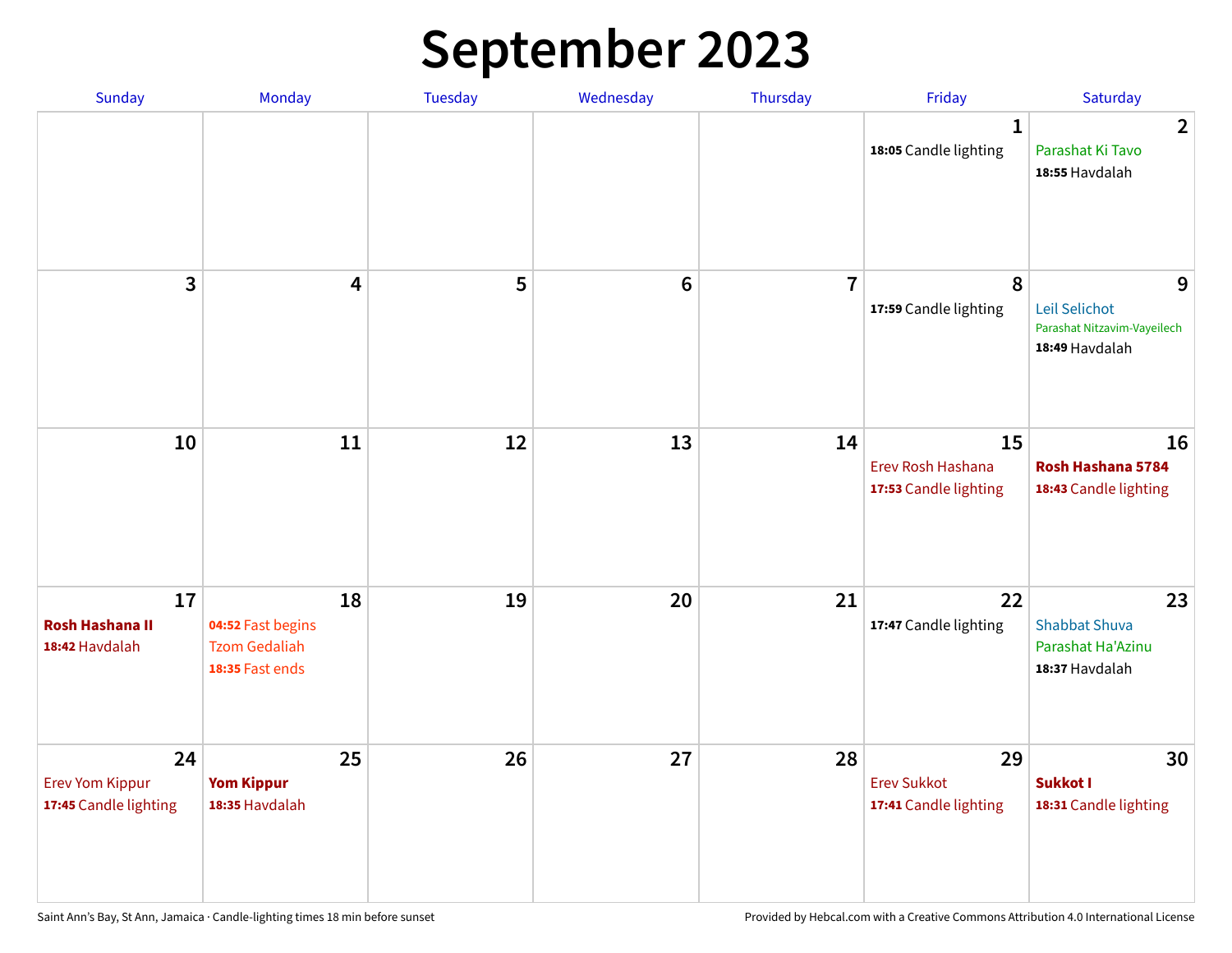## **October 2023**

| Sunday                                             | <b>Monday</b>                       | <b>Tuesday</b>        | Wednesday            | Thursday              | Friday                                                               | Saturday                                                                       |
|----------------------------------------------------|-------------------------------------|-----------------------|----------------------|-----------------------|----------------------------------------------------------------------|--------------------------------------------------------------------------------|
| $\mathbf{1}$<br><b>Sukkot II</b><br>18:30 Havdalah | $\overline{2}$<br>Sukkot III (CH"M) | 3<br>Sukkot IV (CH"M) | 4<br>Sukkot V (CH"M) | 5<br>Sukkot VI (CH"M) | $6\phantom{1}$<br>Sukkot VII (Hoshana Raba)<br>17:35 Candle lighting | 7<br><b>Shmini Atzeret</b><br>18:25 Candle lighting                            |
| 8<br><b>Simchat Torah</b><br>18:24 Havdalah        | 9                                   | 10                    | 11                   | 12                    | 13<br>17:29 Candle lighting                                          | 14<br>Mevarchim Chodesh Cheshvan<br><b>Parashat Bereshit</b><br>18:20 Havdalah |
| 15<br>Rosh Chodesh Cheshvan                        | 16<br>Rosh Chodesh Cheshvan         | 17                    | 18                   | 19                    | 20<br>17:24 Candle lighting                                          | 21<br>Parashat Noach<br>18:15 Havdalah                                         |
| 22<br>Yom HaAliyah School Observance               | 23                                  | 24                    | 25                   | 26                    | 27<br>17:20 Candle lighting                                          | 28<br>Parashat Lech-Lecha<br>18:11 Havdalah                                    |
| 29                                                 | 30                                  | 31                    |                      |                       |                                                                      |                                                                                |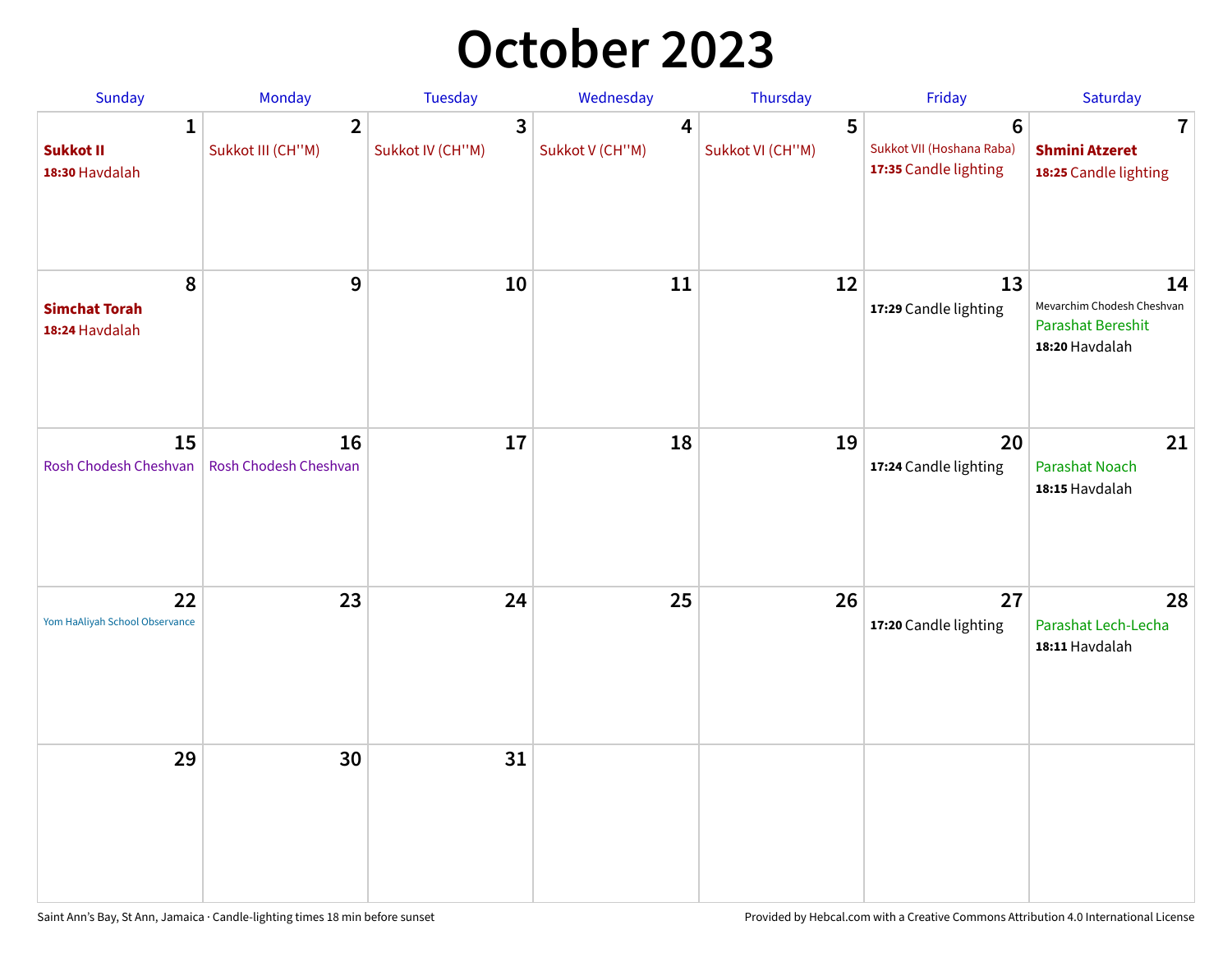#### **November 2023**

| Sunday | Monday          | Tuesday                   | Wednesday | Thursday       | Friday                      | Saturday                                                                 |
|--------|-----------------|---------------------------|-----------|----------------|-----------------------------|--------------------------------------------------------------------------|
|        |                 |                           | 1         | $\overline{2}$ | 3<br>17:17 Candle lighting  | $\overline{\mathbf{4}}$<br>Parashat Vayera<br>18:08 Havdalah             |
| 5      | $6\phantom{1}6$ | $\overline{7}$            | 8         | $\mathbf{9}$   | 10<br>17:14 Candle lighting | 11<br>Mevarchim Chodesh Kislev<br>Parashat Chayei Sara<br>18:06 Havdalah |
| 12     | 13<br>Sigd      | 14<br>Rosh Chodesh Kislev | 15        | 16             | 17<br>17:13 Candle lighting | 18<br><b>Parashat Toldot</b><br>18:05 Havdalah                           |
| 19     | 20              | 21                        | 22        | 23             | 24<br>17:12 Candle lighting | 25<br>Parashat Vayetzei<br>18:05 Havdalah                                |
| 26     | 27              | 28                        | 29        | 30             |                             |                                                                          |